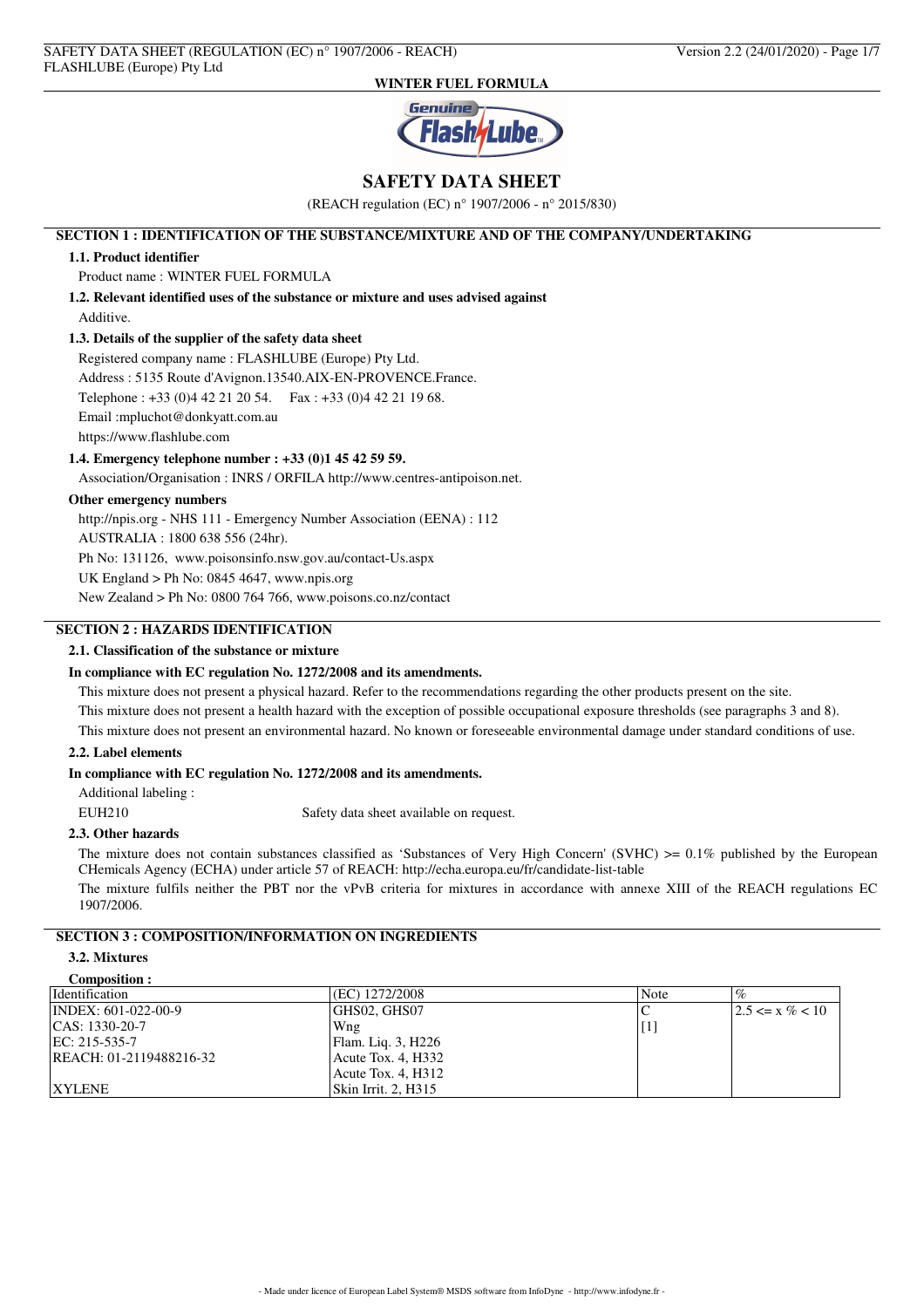| INDEX: 649-424-00-3          | <b>GHS08</b>      | $ 2.5 \le x \% < 10$ |
|------------------------------|-------------------|----------------------|
| CAS: 64742-94-5              | Dgr               |                      |
| EC: 265-198-5                | Asp. Tox. 1, H304 |                      |
| REACH: 01-2119463588-24      |                   |                      |
|                              |                   |                      |
| SOLVENT NAPHTHA (PETROLEUM), |                   |                      |
| <b>HEAVY AROM.</b>           |                   |                      |

(Full text of H-phrases: see section 16)

## **Information on ingredients :**

[1] Substance for which maximum workplace exposure limits are available.

# **SECTION 4 : FIRST AID MEASURES**

As a general rule, in case of doubt or if symptoms persist, always call a doctor.

NEVER induce swallowing by an unconscious person.

## **4.1. Description of first aid measures**

### **In the event of exposure by inhalation :**

If inhaled, move the patient into the fresh air and keep warm and at rest.

If breathing is irregular or has stopped, proceed with artificial respiration and seek medical attention.

### **In the event of splashes or contact with eyes :**

Wash thoroughly with fresh, clean water for 15 minutes holding the eyelids open.

If there is any redness, pain or visual impairment, consult an ophthalmologist.

### **In the event of splashes or contact with skin :**

Remove contaminated clothing and wash the skin thoroughly with soap and water or a recognised cleaner.

### **In the event of swallowing :**

In the event of swallowing, if the quantity is small (no more than one mouthful), rinse the mouth with water and consult a doctor.

Keep the person exposed at rest. Do not force vomiting.

Seek medical attention, showing the label.

If swallowed accidentally, call a doctor to ascertain whether observation and hospital care will be necessary. Show the label.

## **4.2. Most important symptoms and effects, both acute and delayed**

No data available.

### **4.3. Indication of any immediate medical attention and special treatment needed**

No data available.

# **SECTION 5 : FIREFIGHTING MEASURES**

Non-flammable.

#### **5.1. Extinguishing media**

### **Suitable methods of extinction**

- In the event of a fire, use :
- sprayed water or water mist
- foam
- multipurpose ABC powder
- BC powder

- carbon dioxide (CO2)

### **Unsuitable methods of extinction**

In the event of a fire, do not use :

- water jet

#### **5.2. Special hazards arising from the substance or mixture**

A fire will often produce a thick black smoke. Exposure to decomposition products may be hazardous to health.

Do not breathe in smoke.

In the event of a fire, the following may be formed :

- carbon monoxide (CO)

- carbon dioxide (CO2)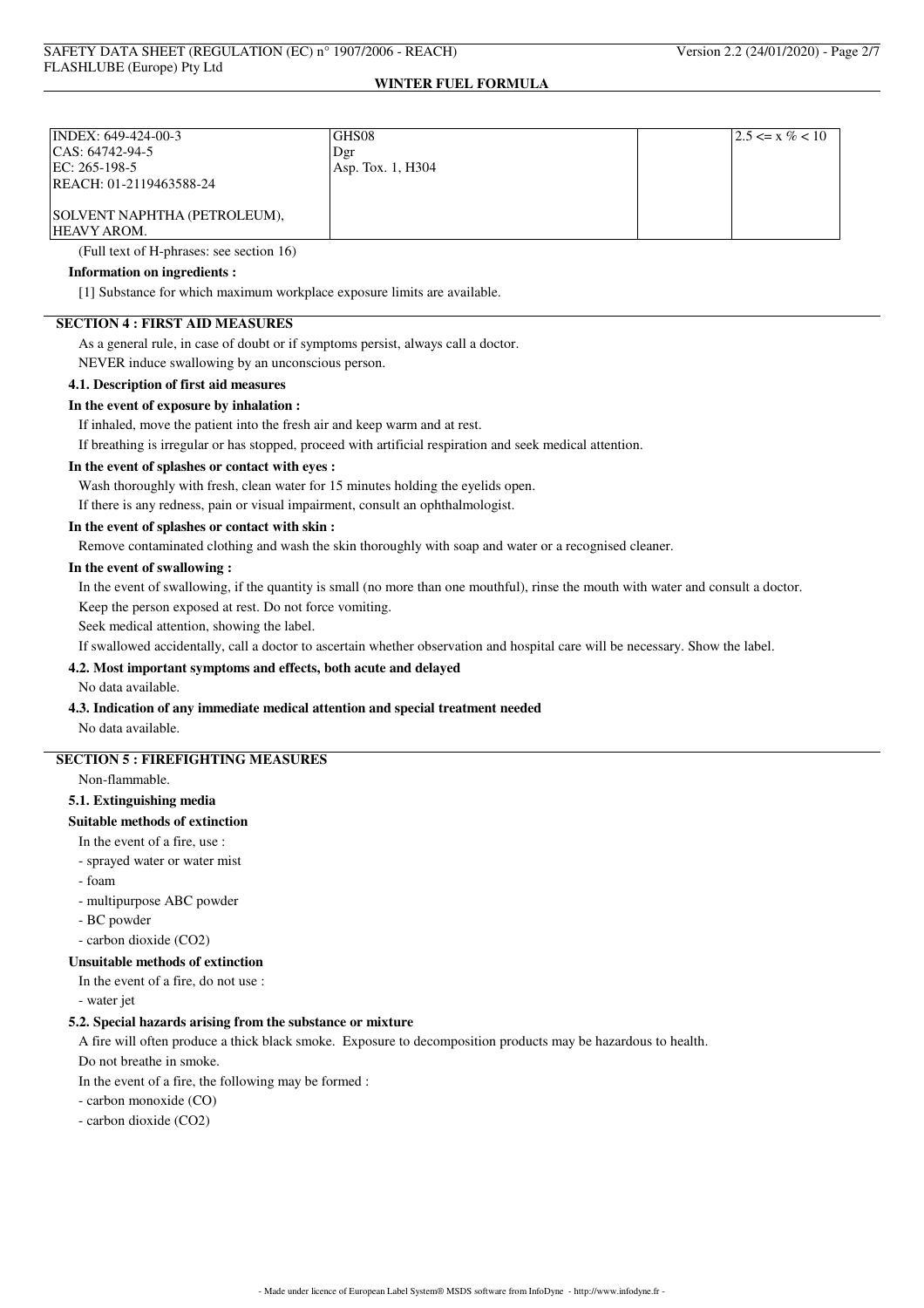### **5.3. Advice for firefighters**

Due to the toxicity of the gas emitted on thermal decomposition of the products, fire-fighting personnel are to be equipped with autonomous insulating breathing apparatus.

### **SECTION 6 : ACCIDENTAL RELEASE MEASURES**

#### **6.1. Personal precautions, protective equipment and emergency procedures**

Consult the safety measures listed under headings 7 and 8.

#### **For first aid worker**

First aid workers will be equipped with suitable personal protective equipment (See section 8).

### **6.2. Environmental precautions**

Contain and control the leaks or spills with non-combustible absorbent materials such as sand, earth, vermiculite, diatomaceous earth in drums for waste disposal.

Prevent any material from entering drains or waterways.

### **6.3. Methods and material for containment and cleaning up**

Clean preferably with a detergent, do not use solvents.

## **6.4. Reference to other sections**

No data available.

### **SECTION 7 : HANDLING AND STORAGE**

Requirements relating to storage premises apply to all facilities where the mixture is handled.

## **7.1. Precautions for safe handling**

Always wash hands after handling.

Ensure that there is adequate ventilation, especially in confined areas.

#### **Fire prevention :**

Handle in well-ventilated areas.

Prevent access by unauthorised personnel.

## **Recommended equipment and procedures :**

For personal protection, see section 8.

Observe precautions stated on label and also industrial safety regulations.

Packages which have been opened must be reclosed carefully and stored in an upright position.

## **Prohibited equipment and procedures :**

No smoking, eating or drinking in areas where the mixture is used.

### **7.2. Conditions for safe storage, including any incompatibilities**

No data available.

## **Storage**

Keep the container tightly closed in a dry, well-ventilated place.

The floor must be impermeable and form a collecting basin so that, in the event of an accidental spillage, the liquid cannot spread beyond this area.

### **Packaging**

Always keep in packaging made of an identical material to the original.

#### **7.3. Specific end use(s)**

No data available.

## **SECTION 8 : EXPOSURE CONTROLS/PERSONAL PROTECTION**

### **8.1. Control parameters**

### **Occupational exposure limits :**

| - European Union (2017/2398, 2017/164, 2009/161, 2006/15/CE, 2000/39/CE, 98/24/CE) :                   |                           |           |                               |              |           |  |
|--------------------------------------------------------------------------------------------------------|---------------------------|-----------|-------------------------------|--------------|-----------|--|
| CAS                                                                                                    | $VME-mg/m3$ : $VME-ppm$ : |           | $ VLE-mg/m3 $ : $ VLE-ppm $ : |              | Notes :   |  |
| 1330-20-7                                                                                              | 221                       | 50        | 442                           | 100          | Peau      |  |
| - ACGIH TLV (American Conference of Governmental Industrial Hygienists, Threshold Limit Values, 2010): |                           |           |                               |              |           |  |
| CAS                                                                                                    | TWA :                     | STEL:     | Ceiling:                      | Definition : | Criteria: |  |
| 1330-20-7                                                                                              | $100$ ppm                 | $150$ ppm |                               | AA: BEI      |           |  |
| - Germany - AGW (BAuA - TRGS 900, 08/08/2019) :                                                        |                           |           |                               |              |           |  |
| CAS                                                                                                    | VME:                      | VME :     | Excess                        | <b>Notes</b> |           |  |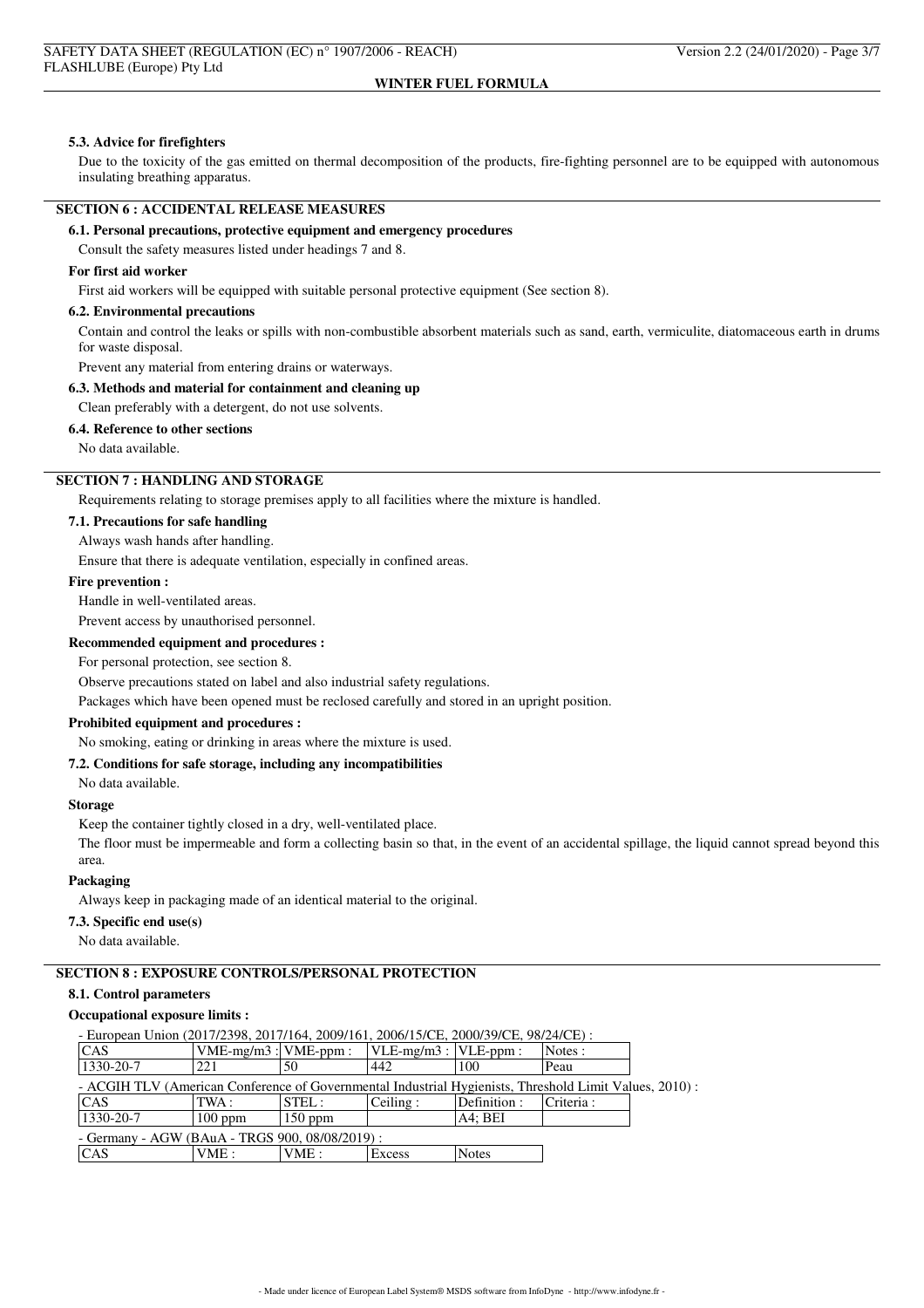| 1330-20-7                                                 |                      | $100$ ppm<br>$440$ mg/m <sup>3</sup> |                          | $2(\hat{\mathbf{I}}^{\text{TM}}\hat{\mathbf{I}}^{\text{TM}})$ |           |              |
|-----------------------------------------------------------|----------------------|--------------------------------------|--------------------------|---------------------------------------------------------------|-----------|--------------|
| - Belgium (Arrêté du 09/03/2014, 2014) :                  |                      |                                      |                          |                                                               |           |              |
| CAS                                                       | TWA :                | STEL:                                | Ceiling:                 | Definition:                                                   | Criteria: |              |
| 1330-20-7                                                 | $50$ ppm             | $100$ ppm                            |                          | D                                                             |           |              |
|                                                           | $221 \text{ mg/m}^3$ | $442$ mg/m <sup>3</sup>              |                          |                                                               |           |              |
| - France (INRS - ED984 / 2019-1487) :                     |                      |                                      |                          |                                                               |           |              |
| CAS                                                       | $VME-ppm$ :          | VME-mg/m3 : VLE-ppm :                |                          | $VLE-mg/m3$ :                                                 | Notes:    | TMP No:      |
| 1330-20-7                                                 | 50                   | 221                                  | 100                      | 442                                                           | $\ast$    | 4 Bis. 84. * |
| - Switzerland (SUVAPRO 2017):                             |                      |                                      |                          |                                                               |           |              |
| CAS                                                       | <b>VME</b>           | VLE                                  | Valeur plafond Notations |                                                               |           |              |
| 1330-20-7                                                 | $100$ ppm            | $200$ ppm                            |                          | R B                                                           |           |              |
|                                                           | $435 \text{ mg/m}^3$ | $870 \text{ mg/m}^3$                 |                          |                                                               |           |              |
| - UK / WEL (Workplace exposure limits, EH40/2005, 2011) : |                      |                                      |                          |                                                               |           |              |
| CAS                                                       | TWA :                | STEL:                                | Ceiling:                 | Definition:                                                   | Criteria: |              |
| 1330-20-7                                                 | $50$ ppm             | $100$ ppm                            |                          | Sk. BMGV                                                      |           |              |
|                                                           | $220 \text{ mg/m}^3$ | $441 \text{ mg/m}^3$                 |                          |                                                               |           |              |
|                                                           |                      |                                      |                          |                                                               |           |              |

To be translated (XML)

#### **8.2. Exposure controls**

# **Personal protection measures, such as personal protective equipment**

Pictogram(s) indicating the obligation of wearing personal protective equipment (PPE) :



Use personal protective equipment that is clean and has been properly maintained.

Store personal protective equipment in a clean place, away from the work area.

Never eat, drink or smoke during use. Remove and wash contaminated clothing before re-using. Ensure that there is adequate ventilation, especially in confined areas.

# **- Eye / face protection**

Avoid contact with eyes.

Use eye protectors designed to protect against liquid splashes

Before handling, wear safety goggles in accordance with standard EN166.

## **- Hand protection**

Wear suitable protective gloves in the event of prolonged or repeated skin contact.

Type of gloves recommended :

- PVA (Polyvinyl alcohol)

## **- Body protection**

Work clothing worn by personnel shall be laundered regularly.

After contact with the product, all parts of the body that have been soiled must be washed.

# **SECTION 9 : PHYSICAL AND CHEMICAL PROPERTIES**

### **9.1. Information on basic physical and chemical properties**

| <b>General information :</b>                           |                                                 |
|--------------------------------------------------------|-------------------------------------------------|
| Physical state:                                        | Fluid liquid.                                   |
| Colour:                                                | Orange.                                         |
| Important health, safety and environmental information |                                                 |
| $pH$ :                                                 | Not relevant.                                   |
| Flash Point Interval:                                  | $FP > 100^{\circ}C$ .                           |
| Vapour pressure $(50^{\circ}C)$ :                      | Below 110 kPa (1.10 bar).                       |
| Density:                                               | $0.883(15^{\circ}C)$                            |
| Water solubility:                                      | Insoluble.                                      |
| Viscosity:                                             | 5.6 cSt $(40^{\circ}C)/1.7$ cSt $(100^{\circ})$ |
| Viscosity:                                             | $v < 7$ mm2/s (40 $^{\circ}$ C)                 |
|                                                        |                                                 |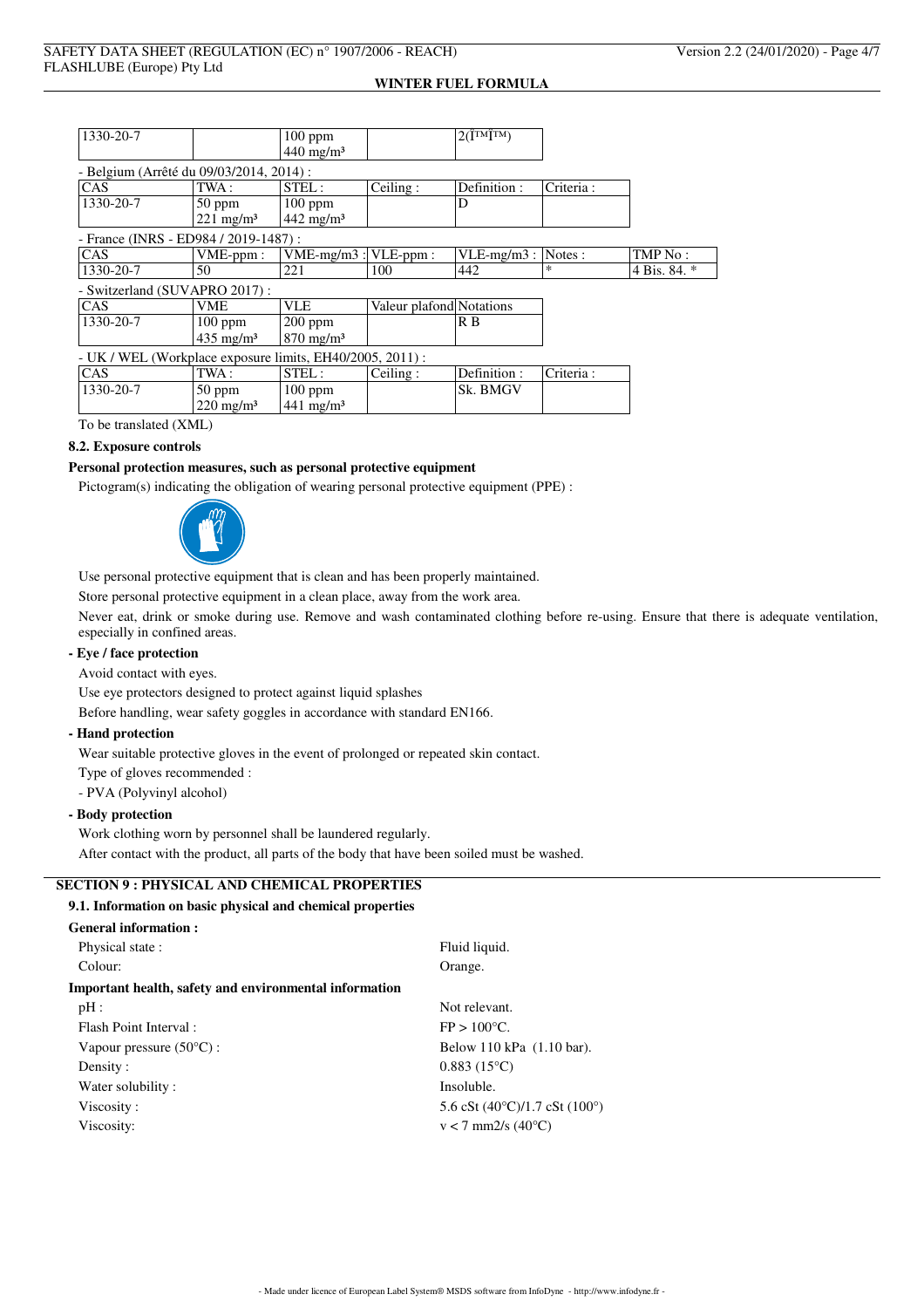#### **9.2. Other information**

No data available.

## **SECTION 10 : STABILITY AND REACTIVITY**

**10.1. Reactivity**

#### No data available.

### **10.2. Chemical stability**

This mixture is stable under the recommended handling and storage conditions in section 7.

#### **10.3. Possibility of hazardous reactions**

When exposed to high temperatures, the mixture can release hazardous decomposition products, such as carbon monoxide and dioxide, fumes and nitrogen oxide.

#### **10.4. Conditions to avoid**

Avoid :

- heat

- flames and hot surfaces

### **10.5. Incompatible materials**

- Keep away from :
- alkalis
- acids
- strong oxidising agents

### **10.6. Hazardous decomposition products**

The thermal decomposition may release/form :

- carbon monoxide (CO)
- carbon dioxide (CO2)

## **SECTION 11 : TOXICOLOGICAL INFORMATION**

#### **11.1. Information on toxicological effects**

Splashes in the eyes may cause irritation and reversible damage

### **11.1.1. Substances**

No toxicological data available for the substances.

#### **11.1.2. Mixture**

No toxicological data available for the mixture.

#### **Monograph(s) from the IARC (International Agency for Research on Cancer) :**

CAS 1330-20-7 : IARC Group 3 : The agent is not classifiable as to its carcinogenicity to humans.

## **SECTION 12 : ECOLOGICAL INFORMATION**

#### **12.1. Toxicity**

#### **12.1.2. Mixtures**

No aquatic toxicity data available for the mixture.

- **12.2. Persistence and degradability**
- No data available.

#### **12.3. Bioaccumulative potential**

No data available.

## **12.4. Mobility in soil**

No data available.

# **12.5. Results of PBT and vPvB assessment**

No data available.

# **12.6. Other adverse effects**

#### No data available.

#### **German regulations concerning the classification of hazards for water (WGK, AwSV vom 18/04/2017, KBws) :**

WGK 2 : Hazardous for water.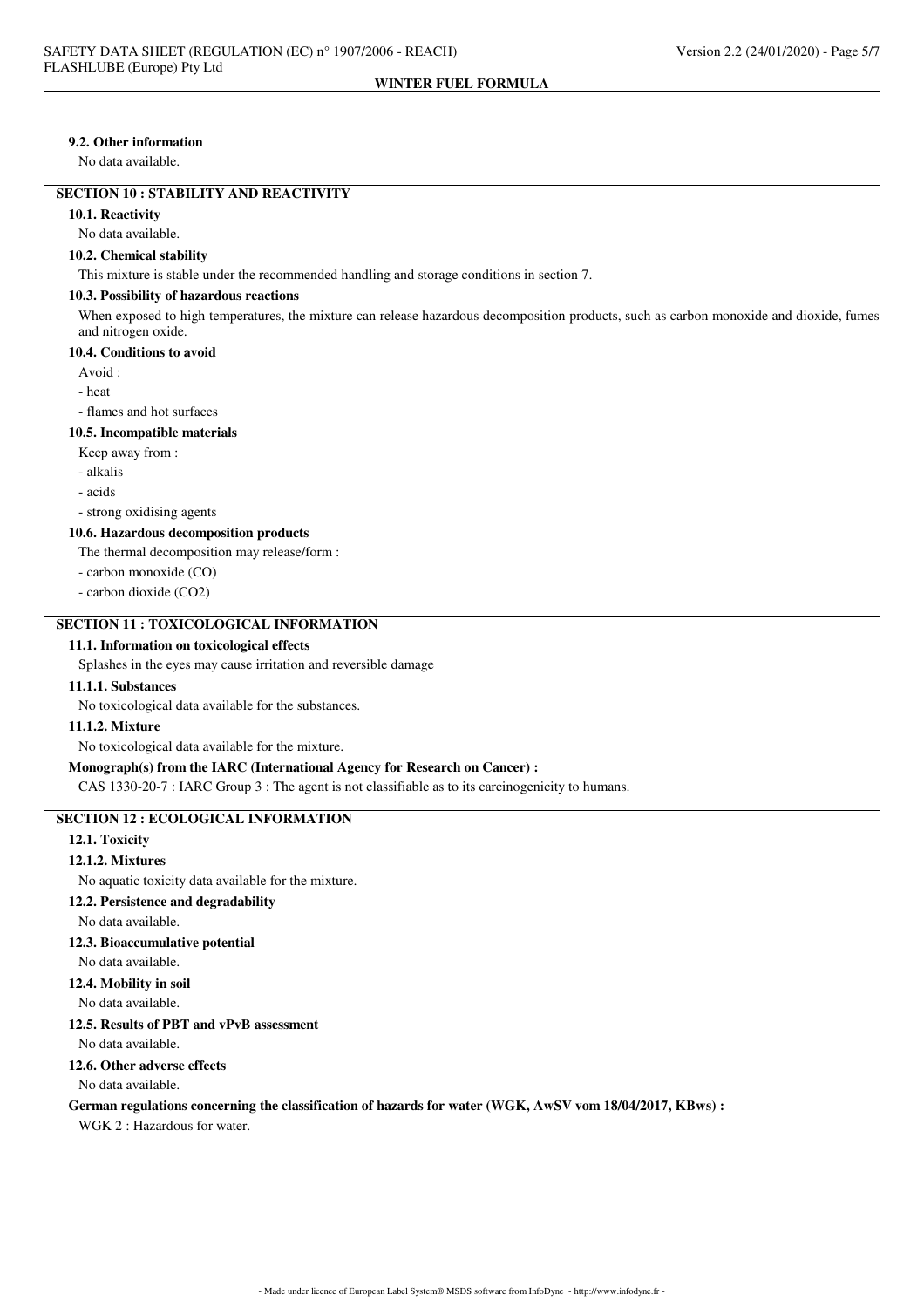#### **SECTION 13 : DISPOSAL CONSIDERATIONS**

Proper waste management of the mixture and/or its container must be determined in accordance with Directive 2008/98/EC.

### **13.1. Waste treatment methods**

Do not pour into drains or waterways.

#### **Waste :**

Waste management is carried out without endangering human health, without harming the environment and, in particular without risk to water, air, soil, plants or animals.

Recycle or dispose of waste in compliance with current legislation, preferably via a certified collector or company.

Do not contaminate the ground or water with waste, do not dispose of waste into the environment.

### **Soiled packaging :**

Empty container completely. Keep label(s) on container.

Give to a certified disposal contractor.

# **SECTION 14 : TRANSPORT INFORMATION**

Exempt from transport classification and labelling.

**14.1. UN number**

-

-

-

-

-

**14.2. UN proper shipping name**

- **14.3. Transport hazard class(es)**
- **14.4. Packing group**

**14.5. Environmental hazards**

- **14.6. Special precautions for user**
- -

#### **SECTION 15 : REGULATORY INFORMATION**

#### **15.1. Safety, health and environmental regulations/legislation specific for the substance or mixture**

### **- Classification and labelling information included in section 2:**

The following regulations have been used:

- EU Regulation No. 1272/2008 amended by EU Regulation No. 2018/1480 (ATP 13)
- EU Regulation No. 1272/2008 amended by EU Regulation No. 2019/521 (ATP 12)
- **Container information:**

No data available.

**- Particular provisions :**

No data available.

- **German regulations concerning the classification of hazards for water (WGK, AwSV vom 18/04/2017, KBws) :** WGK 2 : Hazardous for water.
- **Standardised American system for the identification of hazards presented by the product in view of emergency procedures (NFPA 704) :**

NFPA 704, Labelling: Health=0 Inflammability=1 Instability/Reactivity=1 Specific Risk=none



**- Swiss ordinance on the incentive tax on volatile organic compounds :** 1330-20-7 xylènes (mélanges d'isomères)